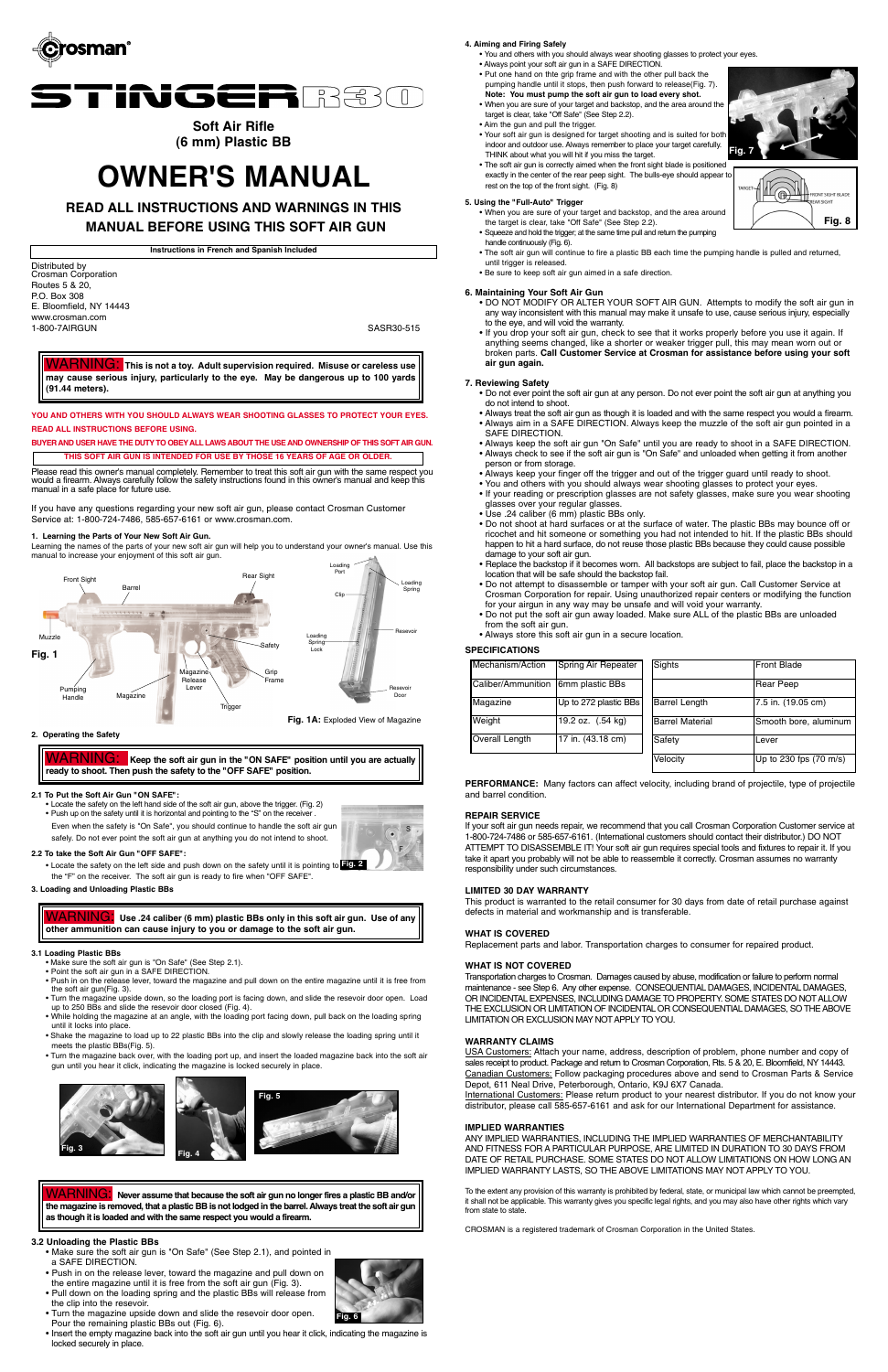



# **Fusil à air comprimé Balles BB en plastique (6 mm) MANUEL D'UTILISATION**

Distribué par Crosman Corporation Routes 5 & 20, P.O. Box 308 E. Bloomfield, NY 14443 www.crosman.com 1-800-7AIRGUN SASR30-515

# **AVANT D'UTILISER LE FUSIL À AIR COMPRIMÉ, LISEZ TOUTES LES INSTRUCTIONS ET MISES EN GARDE QUI FIGURENT DANS CE MANUEL.**

**LES TIREURS ET LES AUTRES PERSONNES PRÉSENTES DOIVENT TOUJOURS PORTER DES LUNETTES DE SÉCURITÉ.**

**LISEZ TOUTES LES INSTRUCTIONS AVANT D'UTILISER L'ARME.**

**L'ACHETEUR ET L'UTILISATEUR SONT TENUS DE RESPECTER TOUTES LES LOIS PORTANT SUR LA POSSESSION ET L'UTILISATION DE CE FUSIL À AIR COMPRIMÉ.**

Lisez ce mode d'emploi en entier. Traitez toujours ce fusil à air comprimé avec le même respect que s'il s'agissait d'une arme à feu. Suivez toujours attentivement les consignes de sécurité qui figurent dans ce mode d'emploi et gardez celui-ci dans un endroit sûr pour consultation future.

Si vous avez des questions relativement à votre nouveau fusil à air comprimé, communiquez avec le service à la clientèle de Crosman au 1-800-724-7486, au 585-657-6161 ou à www.crosman.com.

Avertissement: **Cet article n'est pas un jouet. La supervision d'un adulte est requise. Le maniement incorrect ou irréfléchi des armes à balles BB en plastique peut entraîner des blessures graves, particulièrement aux yeux. Peut présenter un danger jusqu'à une distance de 90 mètres. 6. Entretien**

- NE TENTEZ PAS DE MODIFIER VOTRE FUSIL À AIR COMPRIMÉ. Toute tentative de modification non prévue dans le présent manuel peut rendre l'arme non sécuritaire et causer des blessures graves ou mortelles. En outre, cela annulera la garantie. • Si vous échappez le fusil, vérifiez son fonctionnement avant de l'utiliser de nouveau. Si quelque chose semble changé, par exemple si la détente est relâchée ou si sa course est réduite, cela peut signifier que des pièces sont usées ou brisées. Avant d'utiliser de nouveau le
	- fusil, contactez le service à la clientèle de Crosman pour obtenir de l'aide.

#### **7. Consignes de sécurité**

- Ne pointez jamais le fusil à air comprimé vers une personne ou encore vers une chose sur laquelle vous ne désirez pas tirer.
- Manipulez toujours les fusils à air comprimé de type " air soft " comme s'ils étaient chargés et comme s'il s'agissait d'armes à feu.
- Visez toujours dans une DIRECTION SÛRE. Gardez toujours la bouche du fusil pointée dans une DIRECTION SÛRE.
- Gardez toujours le verrou de sécurité du fusil engagé jusqu'à ce que vous soyez prêt à tirer. • NÀ chaque fois que vous prenez le fusil, assurez-vous d'abord qu'il est déchargé et que son verrou de sécurité est engagé.
- Ne mettez jamais votre doigt sur la détente ou dans le pontet tant que vous n'êtes pas prêt à tirer.
- Le tireur et les autres personnes présentes doivent toujours porter des lunettes de sécurité.
- Si vous portez des lunettes autres que des lunettes de protection, portez des lunettes de tir par-dessus vos lunettes.
- Utilisez seulement des balles BB en plastique de calibre .24 (6 mm).
- Évitez de tirer sur une surface dure ou à la surface de l'eau. La balle pourrait ricocher et atteindre une personne ou encore une chose que vous ne vouliez pas atteindre.
- Mettez l'écran pare-balles dans un endroit où sa défaillance éventuelle ne constituera pas un danger.
- Avant et après chaque utilisation, vérifiez l'intégrité de l'écran. Tous les écrans s'usent avec le temps et font un jour défaut. Si sa surface est usée, endommagée ou si une balle ricoche sur l'écran, remplacez celui-ci.
- Ne tentez pas de démonter ou de modifier votre fusil à air comprimé. Faites toujours appel à un service de réparation agréé. Toute réparation effectuée par un service de réparation non agréé et toute modification de la fonction de votre fusil à air comprimé peut se révéler non sécuritaire et annulera la garantie.
- Ne rangez jamais le fusil sans l'avoir préalablement déchargé. Assurez-vous que TOUTES les balles ont été retirées du fusil.
- Rangez toujours le fusil dans un endroit sûr.

#### **CARACTÉRISTIQUES**

#### **PERFORMANCES**

**De nombreux facteurs influent sur la vitesse initiale, notamment la marque et le type de projectile ainsi que l'état du canon.**

| loeilleton arrière<br>Munitions:<br>balles BB en plastique,<br>calibre 6 mm<br>19,05 cm (7.5 po)<br>Longueur canon:<br>Chargeur:<br>Imaximum de 272<br>balles BB en plastique<br>Sécurité :<br>Levier<br>Poids:<br>,54 kg (19,6 oz)<br>Vitesse initiale max. :<br>70 m/s (230 pi/s) | Mécanisme :       | à répétition, à air<br>comprimé par resort | Dispositif de visée : | guidon à lame            |
|-------------------------------------------------------------------------------------------------------------------------------------------------------------------------------------------------------------------------------------------------------------------------------------|-------------------|--------------------------------------------|-----------------------|--------------------------|
|                                                                                                                                                                                                                                                                                     |                   |                                            |                       |                          |
|                                                                                                                                                                                                                                                                                     |                   |                                            |                       |                          |
|                                                                                                                                                                                                                                                                                     |                   |                                            |                       | en aluminium à âme lisse |
|                                                                                                                                                                                                                                                                                     |                   |                                            |                       |                          |
|                                                                                                                                                                                                                                                                                     | Longueur totale : | 43,18 cm (17 po)                           |                       |                          |

#### **SERVICE DE RÉPARATION**

Si votre fusil à air comprimé doit être réparé, nous vous recommandons de contacter le service à la clientèle de Crosman au 1-800-724-7486 ou au 585-657-6161. (Les clients internationaux doivent contacter leur distributeur.) NE TENTEZ PAS DE LE DÉMONTER! Il faut des outils et des accessoires spéciaux pour réparer un fusil de type " air soft ". Si vous le démontez, vous ne pourrez probablement pas le remonter correctement. Crosman n'offre aucune garantie dans de telles circonstances.

#### **GARANTIE LIMITÉE DE 30 JOURS**

La présente garantie protège l'acheteur au détail de ce produit contre les défauts de fabrication et de matériaux pendant 30 jours à compter de la date d'achat. La garantie est transférable.

#### **CE QUE COUVRE LA GARANTIE**

Les pièces de rechange et la main-d'œuvre. Les frais d'expédition du produit réparé au client.

#### **CE QUE NE COUVRE PAS LA GARANTIE**

Les frais d'expédition du produit défectueux à Crosman. Les dommages résultant d'une utilisation abusive, d'une modification ou d'un entretien défaillant - voir le manuel d'utilisation. Tous les autres frais. LES DOMMAGES INDIRECTS, LES DOMMAGES FORTUITS ET LES FRAIS ACCESSOIRES, Y COMPRIS LES DOMMAGES MATÉRIELS. CERTAINS ÉTATS N'AUTORISENT PAS LA LIMITATION OU L'EXCLUSION DES DOMMAGES FORTUITS OU INDIRECTS; PAR CONSÉQUENT, IL SE PEUT QUE LES LIMITATIONS OU EXCLUSIONS CI-DESSUS NE S'APPLIQUENT PAS DANS VOTRE CAS.

#### **RÉCLAMATIONS AU TITRE DE LA GARANTIE**

- · Quand vous avez identifié la cible et vérifié que l'écran est en place et que
- cible est dégagée, désengagez le cran de sûreté (voir l'étape 2.2).
- Maintenez la détente enfoncée et manœuvrez continuellement la
- poignée d'armement (fig. 6).
- L'arme tire une balle chaque fois que vous actionnez la poignée d'armement, tant que la détente reste enfoncée.
- Prenez soin de toujours maintenir l'arme pointée dans une direction sûre.

Aux États-Unis : Veuillez joindre au produit votre nom, votre adresse, une description du problème, votre numéro de téléphone et une copie du coupon de caisse. Emballez et expédiez le tout à Crosman Corporation, Rts. . Bloomfield, NY 14443.

Au Canada : Emballez le produit de la façon décrite ci-dessus et expédiez le tout à Crosman Parts & Service Depot, 611 Neal Drive, Peterborough, Ontario K9J 6X7 Canada.

Ailleurs dans le monde : Retournez le produit au distributeur le plus proche. Si vous ne connaissez pas votre distributeur, composez le 585-657-6161 et demandez le service international.

#### **GARANTIES IMPLICITES**

TOUTE GARANTIE IMPLICITE, Y COMPRIS LA GARANTIE DE QUALITÉ MARCHANDE ET D'ADAPTATION À UN USAGE PARTICULIER, EST LIMITÉE À 30 JOURS À COMPTER DE LA DATE D'ACHAT AU DÉTAIL DU PRODUIT. CERTAINS ÉTATS N'AUTORISENT PAS LA LIMITATION DES GARANTIES IMPLICITES; PAR CONSÉQUENT, IL SE PEUT QUE LA LIMITATION CI-DESSUS NE S'APPLIQUE PAS DANS VOTRE CAS.

Si une clause de cette garantie est interdite par la loi, elle devient non applicable. Cette garantie confère à l'acheteur des droits précis et celui-ci pourrait en avoir d'autres selon son lieu de résidence.

CROSMAN est une marque déposée de Crosman Corporation aux États-Unis.

**CE FUSIL À AIR COMPRIMÉ DE TYPE " AIR SOFT " EST RÉSERVÉ À L'USAGE DES PERSONNES ÂGÉES DE 16 ANS ET PLUS.**

#### **1. Composants de votre nouveau fusil à air comprimé**

Si vous connaissez le nom des composants de votre fusil à air comprimé, vous comprendrez mieux ce manuel d'utilisation et vous aurez plus de plaisir à utiliser le fusil.

#### **2. Cran de sûreté**

#### **2.1 Pour engager le cran de sûreté**

- Repérez le cran de sûreté sur le côté gauche de l'arme, au-dessus de la détente (fig. 2). • Relevez le cran de façon à ce qu'il soit à l'horizontale et qu'il pointe vers la lettre " S "
- sur la boîte de culasse.

Même quand le cran de sûreté est engagé, manipulez toujours l'arme de façon sécuritaire. Ne la pointez jamais vers un objet que vous ne voulez pas atteindre.

#### **2.2 Pour désengager le cran de sûreté**

• Repérez le cran de sûreté sur le côté gauche et abaissez-le jusqu'à ce qu'il pointe **Fig. 2** vers la lettre " F " sur la boîte de culasse. Quand le cran de sûreté est désengagé, l'arme est prête à tirer.

#### **3. Charge et décharge des balles BB en plastique**



#### **3.1 Charge des balles BB en plastique**

- Assurez-vous que le cran de sûreté de l'arme est engagé (voir l'étape 2.1).
- Pointez l'arme dans UNE DIRECTION SÛRE.
- Ramenez le levier de dégagement vers le chargeur et tirez le chargeur vers le bas pour le sortir de l'arme (fig. 3).
- Retournez le chargeur, orifice de charge vers le bas, et faites glisser le volet du réservoir pour l'ouvrir. Chargez jusqu'à 250 balles BB, puis refermez le volet du réservoir (fig. 4).
- Tenez le chargeur de biais, orifice de charge vers le bas, et ramenez le ressort de chargement jusqu'à ce qu'il se bloque en position.
- Secouez le chargeur pour charger jusqu'à 22 balles BB en plastique dans la lame porte-balles et relâchez lentement le ressort de chargement jusqu'à ce qu'il appuie sur les balles (fig. 5).
- Retournez le chargeur, orifice de charge vers le haut, et réinsérez-le dans l'arme jusqu'à ce que vous entendiez un déclic indiquant que le chargeur est verrouillé en place.



Avertissement: **Gardez le verrou de sécurité du fusil à la position engagée (" ON SAFE ") en tout temps. Désengagez-le (position " OFF SAFE ") uniquement quand vous êtes prêt à tirer.** 

Avertissement: **Utilisez uniquement des balles BB en plastique de calibre .24 (6 mm) avec ce fusil. L'utilisation d'un autre type de munition peut causer des blessures ou endommager le fusil.**



#### **3.2 Décharge des balles BB en plastique**

- Assurez-vous que le cran de sûreté de l'arme est engagé (voir l'étape 2.1) et que la bouche de l'arme est pointée dans une DIRECTION SÛRE.
- Ramenez le levier de dégagement vers le chargeur et tirez le chargeur vers le bas pour le faire sortir de l'arme (fig. 3).
- Abaissez le ressort de chargement. Les balles BB passent de la lame porte-balles au réservoir.
- Mettez le chargeur à l'envers et ouvrez le volet du réservoir. Faites sortir les balles BB qui sont logées dans le chargeur (fig. 6).
- Réinsérez le chargeur vide dans l'arme jusqu'à ce que vous entendiez un déclic indiquant que le chargeur est verrouillé en place.

#### **4. Visée et tir**

- Le tireur et les autres personnes présentes doivent toujours porter des lunettes de sécurité. • Pointez toujours l'arme dans UNE DIRECTION SÛRE.
	- Posez une main sur la crosse et, avec l'autre main, tirez la poignée d'armement jusqu'au bout puis ramenez-la vers l'avant (fig. 7). **Remarque : Vous devez actionner la poignée d'armement avant**
	- **chaque tir.** • Quand vous avez identifié la cible et vérifié que l'écran est en place et que
	- la cible est dégagée, désengagez le cran de sûreté (voir l'étape 2.2). • Visez et appuyez sur la détente.
	- Cette arme à air comprimé a été conçue pour le tir à la cible à l'intérieur ou
	- à l'extérieur. Positionnez toujours votre cible avec soin. PENSEZ à l'endroit où votre balle ira si vous ratez la cible. • L'arme est pointée correctement quand le guidon de mire est positionné
- exactement au centre du cran de mire. Le point d'impact doit sembler reposer sur le haut du guidon (fig. 8).

#### **5. Utilisation de la détente automatique**

Avertissement: **N'oubliez jamais que même si le chargeur a été retiré, le canon peut encore contenir une balle. Manipulez toujours les fusils à air comprimé de type " air soft " comme s'ils étaient chargés et comme s'il s'agissait d'armes à feu.**